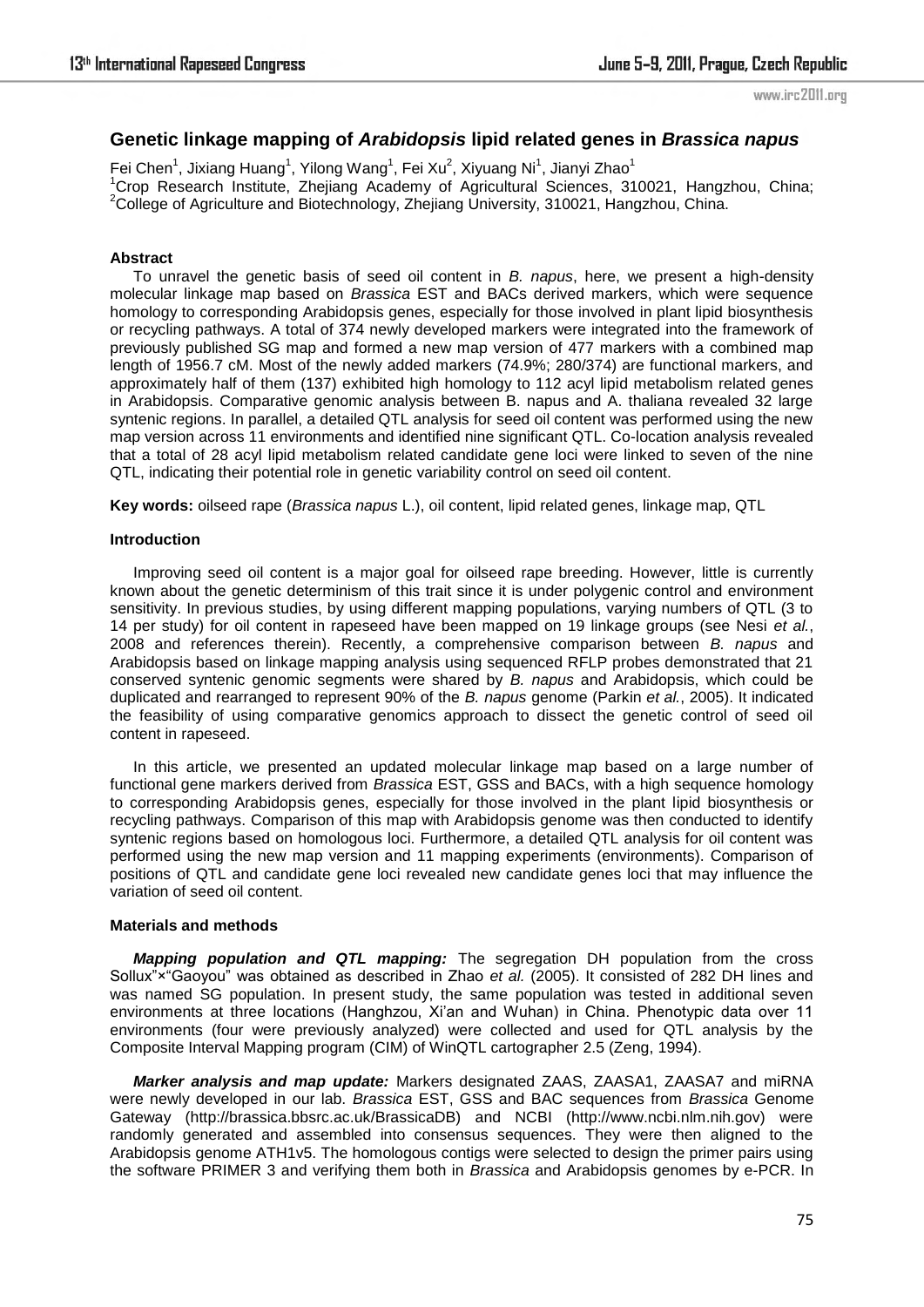#### www.irc2011.org

addition, 235 proteins/genes with known or suspected function in Arabidopsis acyl lipid metabolism pathways were selected either from the Arabidopsis Lipid Gene Database (http://www.plantbiology.msu.edu/) or kindly provided by Oil Crops Institute, CAAS. Sequences from *Brassica* database were aligned to these genes then primer pairs were designed based on mRNA, full gene or EST when homologous contigs were available.

A total of 1690 molecular markers including 1269 newly developed informative, 101 published EST-derived markers, 25 functional markers provided by Oil crops Institute, CAAS and 5 obtained from Huazhong Agricultural University, 310 public SSRs, 8 combinations of SRAP primers and 2 SCAR markers were used in present research. All primer pairs that showed polymorphisms in a screening with the two parents were applied to the population of 282 SG-lines.

*Genome alignment between B. napus and A. thaliana:* 280 linked markers with known sequence information were aligned with Arabidopsis genome sequences using the NCBI BLASTn program. The homologous loci of Arabidopsis  $(E < 10<sup>-7</sup>)$  were located on a physical map of Arabidopsis using the Seqviewer program from TAIR database (http://www.arabidopsis.org/). Regions having neighboring loci that were conservatively colinear with Arabidopsis were regarded as a homologous synteny region.

*Candidate gene nomination:* QTL-candidate gene co-location was then carried out to search for candidate genes. When physical positions of lipid related genes fell into the confidence interval of the QTL for oil content, then co-localization of QTL and candidate genes were assumed (Keurentjes *et al.*, 2008).

## **Results and discussion**

*Functional gene Map:* Using a minimum LOD score of 3.0, a total of 374 new markers were integrated into the framework of the previously published SG map (Zhao *et al.*, 2005). The updated genetic map is composed of 477 markers including 103 previously mapped SSRs and spans 1956.7 cM of the total genome with an average marker interval of 4.10 cM (Figure 1). By blastn analysis, 280 markers were shown to have homologous regions in Arabidopsis (E value  $< 10^{-7}$ , corresponding to 254 genes), and these homologous loci covered nearly the whole genome of Arabidopsis. The most conspicuous characteristic of the present map is that nearly half of the functional marker loci 48.6% (136 of 280) correspond to 111 orthologous Arabidopsis genes involved in the acyl lipid metabolism pathway, which comprise obvious candidate genes for seed oil content in rapeseed. Of them, 18 and 17 correspond to genes for synthesis of fatty acids in plastids and synthesis of membrance lipids in endomembrane system, respectively, which accounted for 36.0% (18 out of 50) and 28.3% (17 out of 60) of total candidate genes in these two important pathways reported. Besides, the mapped homologous gene loci included 7 of 26 genes for synthesis of membrance lipids in plastids, 7 of 38 for metabolism of acyl-lipids in mitochondria, 6 of 20 genes for synthesis and storage of oil, 21 of 164 for lipid signaling, as well as 23 representing the enzymes involved in the lipid modification, processing or degradation processes. For another 12 orthologous genes, their function was uncertain and they were classified as miscellaneous. It provides available information to reveal the genetic architecture of seed oil content in rapeseed and became a useful tool for identifying important candidates in the overlapped genomic regions between oil content QTL and orthologous lipid related candidate genes.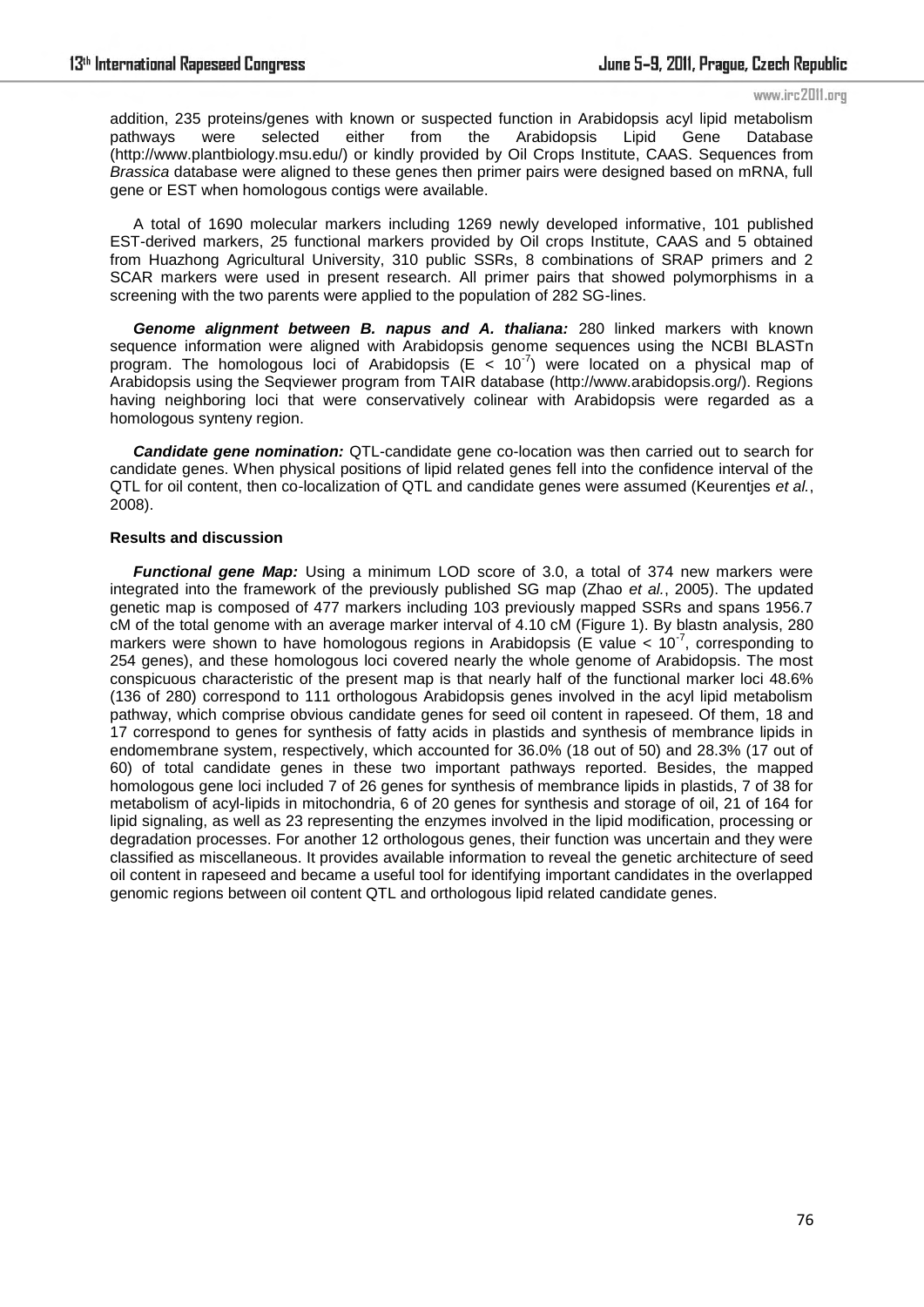

**Figure 1. Linkage map of** *B. napus* **and comparative map with** *A. thaliana***.** The 19 linkage groups are represented by vertical bars. The number at the top of each linkage group, A1–A10 and C1-C9, indicates the internationally agreed chromosomal nomenclature of *B. napus*. The locus names and genetic distances are respectively listed on the right and left side of the linkage groups. Markers that are homologs to Arabidopsis lipid related genes are highlighted in bold and red; markers corresponding to other Arabidopsis genes are presented in bold and blue; the rest of newly added markers are given by bold and black; and the markers in black are originated from our previous map. The synteny regions with Arabidopsis are shown to the right of the *B. napus* linkage groups as colored vertical bars, which represent different chromosomes of Arabidopsis. Vertical lines lie on the right side of the synteny regions represent the QTL detected in this study, the different characters represent the location of experiments (see table 1).

*Comparative map of B. napus and A. thaliana:* Comparative genomic analysis between *B. napus* and Arabidopsis revealed multiple genome duplications/rearrangements and identified 32 large syntenic regions between these two species, each conserved chromosomal segment corresponding to Arabidopsis represented two to six times within the *B. napus* genome. In addition, our study further corroborated the previous finding of the close homology between A genome of A1  $\sim$  A10 and corresponding C genome of C1 ~ C9 in *B. napus*. For example, the linkage groups A1 and C1 show entire-length homology, the upper half of them are homologous to the block segment (about  $8.5 \sim 17.5$ ) Mb) from AtC4, and the lower half are homologous to the top arm of AtC3. Simultaneously, the segment from AtC3 strongly conserved in A1/C1 was also co-linear with the lower half of A3/C3 and A5/C5. These results agree well with that from Parkin *et al.* (2005) and will further help to reveal the genome structure of *B. napus*.

*Analysis of QTL and candidate genes for seed oil content:* A detail QTL analysis for oil content based on new map version and the phenotypic survey over 11 diverse environments. In total, nine significant QTL were detected (Table 1), seven of them were located on the same linkage groups (A1,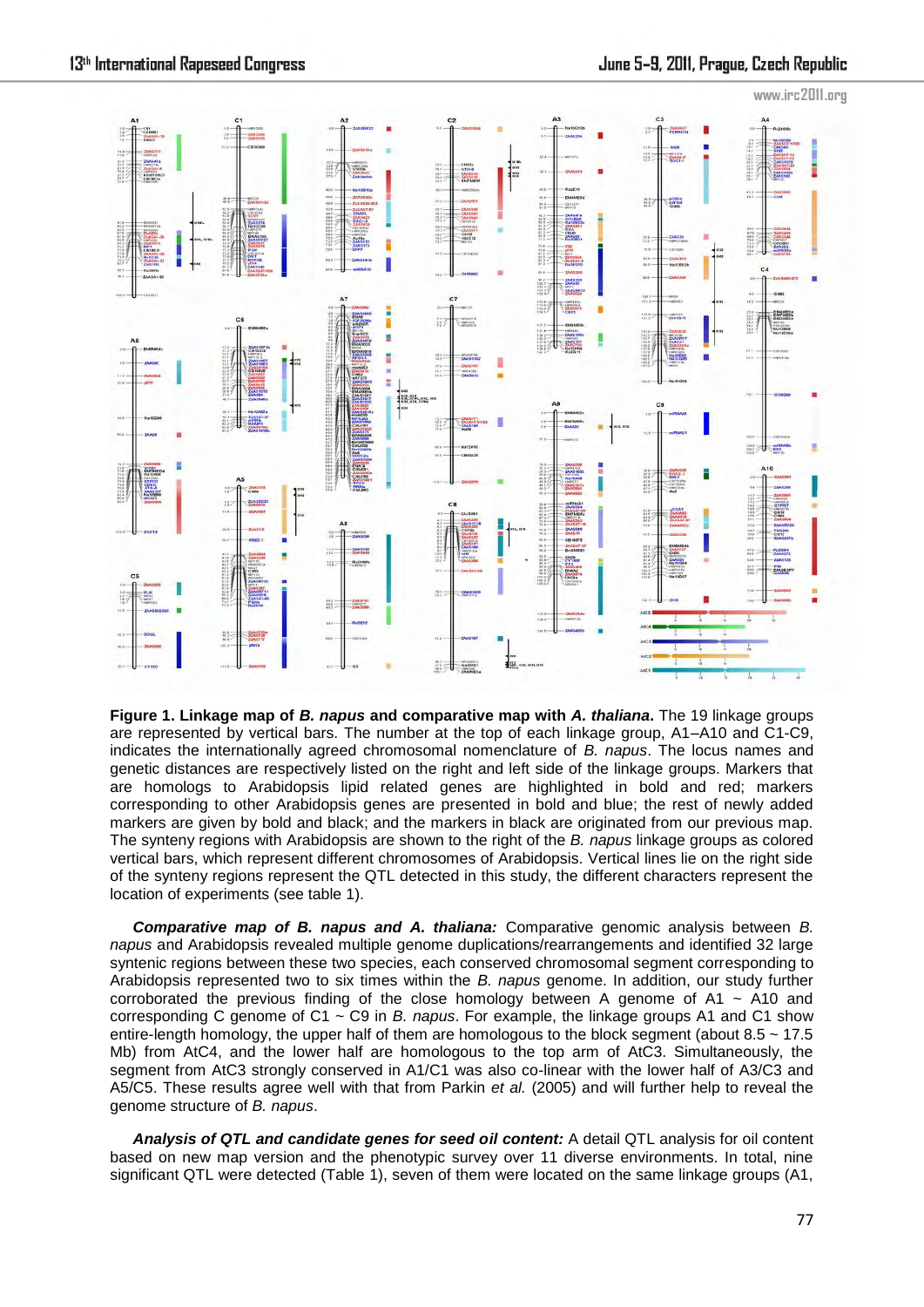### www.irc2011.org

A7, A9, C2, C3, C6 and C8) and similar genomic regions as previously reported (Zhao *et al.*, 2005). Co-location analysis revealed that a total of 28 acyl lipid metabolism related candidate gene loci were linked to seven of the nine QTL, which homology to Arabidopsis at an E-value from  $2E^{-25}$  to 0 (Table 2). Notably, some of them are well-known lipid related candidate genes in Arabidopsis and happened to be located nearby or under the peak positions of major QTL region. For example, ZAAS573 and ZAASA1-24 associated with *OilA1*, ZAAS828, ZAAS839 and ZAAS1025 linked to *OilA7*, and ZAAS619 and ZAAS616 just under the peak of *OilC2*, respectively, and some other important candidates assigned with *OilC8-1*, *OilC3* and *OilC6*, indicating their potential role in genetic control on seed oil content in *B. napus*.



**Table 1. QTL analyses of seed oil content in B. napus under 11 environments**

| <b>Name</b><br>of QTL <sup>a</sup> | Linkage<br>group | <b>LOD</b> value | <b>Additive</b><br>$effect(\%)^b$ | $R^2\%$ <sup>c</sup> | <b>Confidential</b><br>interval | Environment <sup>d</sup>                                      |
|------------------------------------|------------------|------------------|-----------------------------------|----------------------|---------------------------------|---------------------------------------------------------------|
| OilA1                              | A <sub>1</sub>   | $3.04 - 5.25$    | $0.31 - 0.55$                     | $3.64 - 6.40$        | $40.3 - 92.1$                   | 01R; 01We; 04H; 07Wu                                          |
| OilA5                              | A5               | $2.83 - 4.64$    | $-0.35 - 0.45$                    | $2.85 - 5.40$        | $0.0 - 30.0$                    | 05H: 07X: 09H                                                 |
| OilA7                              | A7               | $3.09 - 20.54$   | $-0.41 - 0.91$                    | $3.59 - 24.7$        | $29.3 - 53.9$                   | 01X; 01H; 01R; 01We; 04H;<br>05H; 07H; 07X; 07Wu; 08H;<br>09H |
| OilA9                              | A9               | $4.65 - 5.09$    | $0.39 - 0.40$                     | $5.97 - 6.12$        | $0.3 - 20.5$                    | 01X; 07X                                                      |
| OilC <sub>2</sub>                  | C <sub>2</sub>   | $3.89 - 7.87$    | $0.60 - 0.93$                     | $5.47 \sim 9.31$     | $10.1 - 40.7$                   | 01R: 01We: 05H: 08H                                           |
| OilC <sub>3</sub>                  | C <sub>3</sub>   | $3.29 - 6.33$    | $-0.37 - 0.74$                    | $3.75 - 8.25$        | $73.7 - 141.7$                  | 01H: 04H: 05H: 07H                                            |
| OilC6                              | C <sub>6</sub>   | $2.54 - 3.36$    | $-0.32 - 0.36$                    | $2.56 - 4.24$        | $15.2 - 58.2$                   | 05H; 07H; 09H                                                 |
| $OiIC8-1$                          | C <sub>8</sub>   | $4.14 - 5.18$    | $0.47 - 0.61$                     | $5.01 - 6.00$        | $6.0 - 21.9$                    | 01R; 01We                                                     |
| OilC <sub>8</sub> -2               | C8               | $2.84 - 11.31$   | $-0.27 - 0.73$                    | $3.35 - 14.0$        | $81.3 - 100.1$                  | 01X; 01R; 01We; 04H; 05H;<br>07H; 07X; 07Wu; 09H              |

a, QTL names are abbreviations of the trait followed by its respective linkage group's number. A number 1 or 2 was added if more than one QTL were detected in one linkage group. b, additive effect is the phenotypic effect due to the substitution of a Gaoyou allele by an allele of Sollux.. c, proportion of the phenotypic variation explained by the QTL. d. the different characters represent the location of experiments, R-Reinshof, We- Weende, H-Hangzhou, X-Xi"an, Wu-Wuhan; the two numerals in front represent the year of the flowering season.